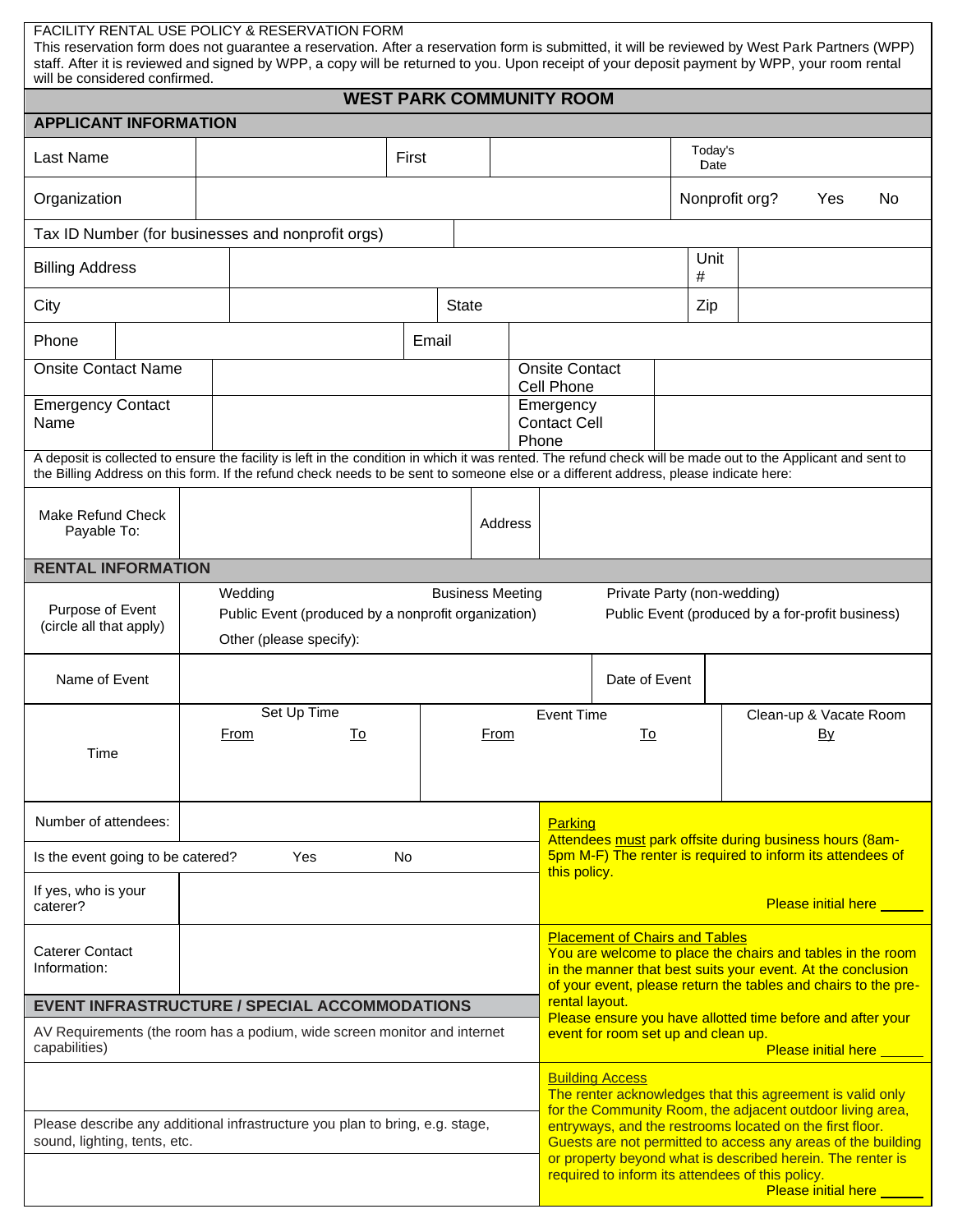### **HOLD HARMLESS & SIGNATURE**

By signing this document, I acknowledge and agree to the following:

I have read and understand the West Park Partners, LLC Facility Use Policy.

Though I have rented space in the WPP managed facility, I have not rented the entire building and the remainder of the building I have not rented remains open to other tenants and/or the public during my event.

I understand that there may be noise pollution as a result of the surrounding streets, air traffic, housing, railroad and members of the public present in areas surrounding the building.

I understand that a facilities crew member will empty all trash cans prior to the start of my rental, but will not manage garbage removal throughout my rental. I am responsible for coordinating garbage collection and removal throughout my event.

I understand that by renting a space in the facility, West Park Partners, LLC does not guarantee that the public will not interfere with my event space. WPP reserves the right to perform construction or maintenance to the building at any time. Public events occasionally take place on or near the site; i.e., the Farmer's Market, concerts at the park, etc. that may impact parking and access to the building.

I, as the renting party, shall have sole responsibility for the means, methods and manpower to competently supervise, control, coordinate and manage my event, such that the event is orderly, contained within the agreed upon rental area(s), does not interfere with other facility rentals, events and activities or cause public disruption.

I, as an authorized representative of the renting party, agree that the renting party shall, to the extent permitted by law, indemnify and hold harmless WPP and their employees, members, volunteers, representatives, agents and assigns from and against claims, damages, losses, and expenses, including but not limited to attorney's fees, arising out of or resulting from the Renter's event(s).

| Signature                   |  |  |                      |  |                     | Date |  |
|-----------------------------|--|--|----------------------|--|---------------------|------|--|
| <b>Printed Name</b>         |  |  | Authorized agent for |  |                     |      |  |
| <b>FOR OFFICE USE ONLY</b>  |  |  |                      |  |                     |      |  |
| Date Received               |  |  | Walk-through Date    |  |                     |      |  |
| WPP Staff Assigned to Event |  |  |                      |  | <b>WPP Contract</b> |      |  |
| Deposit Amount              |  |  |                      |  | Date Paid           |      |  |
| <b>Rental Amount</b>        |  |  |                      |  | Date Paid           |      |  |

# **FACILITY RENTAL USE POLICY**

| Rates for Use<br>Weekday Rates<br>Monday-Friday 7:00 am - 5:00 pm<br>Hourly Rate is \$75.00 per hour with a 2-hour minimum                                                                                                                          | Holidays<br>Space may be rented on the following dates for 150% of the weekend<br>rates:                                                                           |                                                                                                                                                           |  |  |  |  |
|-----------------------------------------------------------------------------------------------------------------------------------------------------------------------------------------------------------------------------------------------------|--------------------------------------------------------------------------------------------------------------------------------------------------------------------|-----------------------------------------------------------------------------------------------------------------------------------------------------------|--|--|--|--|
| 4-Hour / Half-Day Rate is \$275.00<br>8 hour / Full-Day Rate is \$550.00                                                                                                                                                                            | January 1<br>Third Monday in January<br>Third Monday in February                                                                                                   | New Year's Day<br>Martin Luther King Jr. Day<br>President's Day                                                                                           |  |  |  |  |
| After Hours and Weekend Rates<br>Monday-Friday 5:00 pm - 12:00 am and Saturday-Sunday 7:00 am -<br>$12:00$ am<br>Hourly Rate is \$100.00 per hour with a 2-hour minimum<br>4-Hour / Half-Day Rate is \$360.00<br>8 hour / Full-Day Rate is \$720.00 | Last Monday in May<br>July 4<br>First Monday in September<br>Fourth Thursday in November<br>Fourth Friday in November<br>December 24<br>December 25<br>December 31 | <b>Memorial Day</b><br>Independence Day<br>Labor Day<br>Thanksgiving<br>Day After Thanksgiving<br><b>Christmas Eve</b><br>Christmas Day<br>New Year's Eve |  |  |  |  |
| Special Discounts                                                                                                                                                                                                                                   |                                                                                                                                                                    |                                                                                                                                                           |  |  |  |  |
| Active military personnel (full time and reserve) receive 10% off rental<br>fees; the renter must show military ID to receive the discount.                                                                                                         | Nonprofit organizations may use the facility for \$45 per reservation.                                                                                             |                                                                                                                                                           |  |  |  |  |
| No discounts are granted for political candidacy events, regardless of<br>the renting party.                                                                                                                                                        | Special discounts may be negotiated for groups renting for such<br>events as seminars scheduled on a periodic or regular basis.                                    |                                                                                                                                                           |  |  |  |  |

Only one discount will apply to any facility rental at a time.

### Payments

All payments must be made in cash or check. Checks may be made payable to "West Park Partners, LLC."

A refundable deposit in the amount of \$250 (\$500 for events that include outdoor patio and/or events with alcohol as determined by WPP) is required to secure the reserved date. This deposit is in addition to the rental fee and will be refunded if the facility(s) and contents are left in "as rented" condition and if the rental occurs within the scheduled time. If special cleaning or repairs are required, WPP will deduct the actual costs from the deposit. If special cleaning and/or repair costs are in excess of the deposit, WPP will retain the entire deposit and bill the renting party for the balance owed. If the rental time exceeds the scheduled time, a penalty fee will be charged, and in some cases, it may not be possible to exceed the scheduled time due to the facility's capacity.